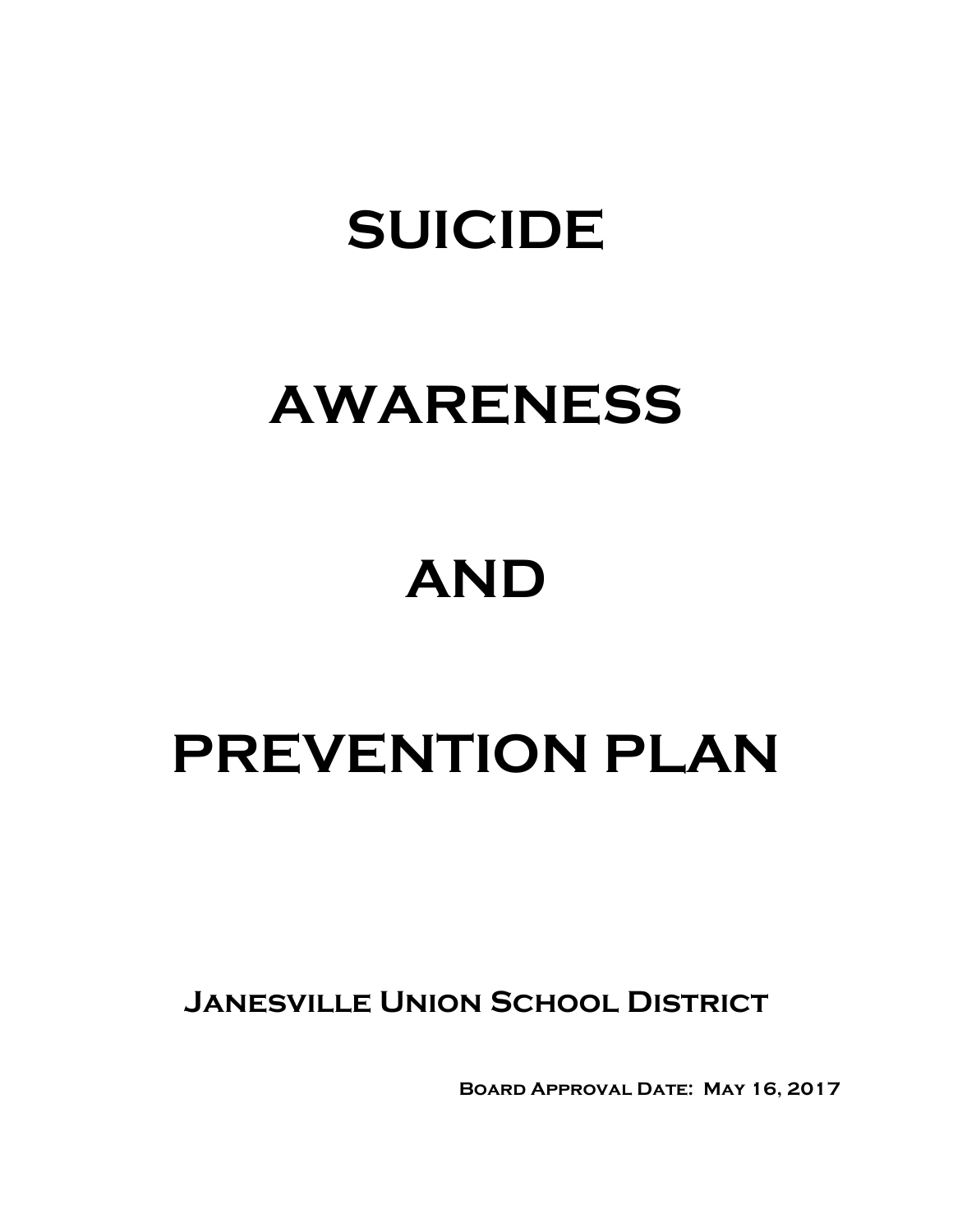# <span id="page-1-0"></span>**[PLAN CONTENTS](#page-1-0)**

| DISTRICT, RESOURCES (INSERT BP 5141.52 AND AR 5141.52(A) |  |
|----------------------------------------------------------|--|
|                                                          |  |
|                                                          |  |
|                                                          |  |
|                                                          |  |
|                                                          |  |
|                                                          |  |
|                                                          |  |
|                                                          |  |
|                                                          |  |
|                                                          |  |
|                                                          |  |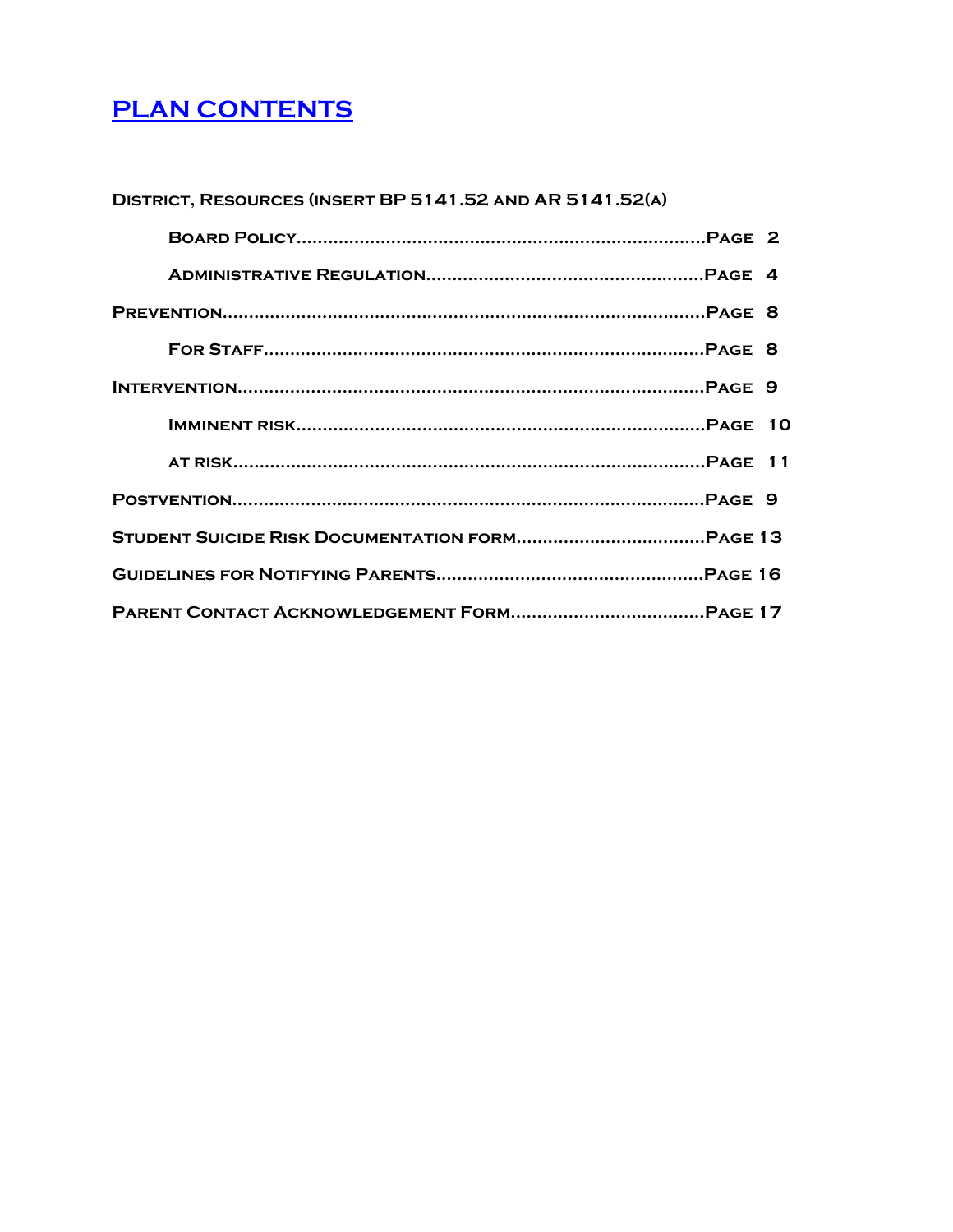# **Board Policy**

**Suicide Prevention**

BP 5141.52 **Students**

The Governing Board recognizes that suicide is a leading cause of death among youth and that school personnel who regularly interact with students are often in a position to recognize the warning signs of suicide and to offer appropriate referral and/or assistance. To attempt to reduce suicidal behavior and its impact on students and families, the Superintendent or designee shall develop measures and strategies for suicide prevention, intervention, and postvention.

In developing measures and strategies for use by the district, the Superintendent or designee may consult with school health professionals, school counselors, school psychologists, school social workers, administrators, other staff, parents/guardians, students, local health agencies, mental health professionals, and community organizations.

(cf. 1020 - Youth Services)

(cf. 1220 - Citizen Advisory Committees)

(cf. 1400 - Relations Between Other Governmental Agencies and the Schools)

Such measures and strategies shall include, but are not limited to:

1. Staff development on suicide awareness and prevention for teachers, school counselors, and other district employees who interact with students in the secondary grades

(cf. 4131 - Staff Development) (cf. 4231 - Staff Development) (cf. 4331 - Staff Development)

2. Instruction to students in problem-solving and coping skills to promote students' mental, emotional, and social health and well-being, as well as instruction in recognizing and appropriately responding to warning signs of suicidal intent in others

(cf. 6142.8 - Comprehensive Health Education)

3. Methods for promoting a positive school climate that enhances students' feelings of connectedness with the school and that is characterized by caring staff and harmonious interrelationships among students

(cf. 5131 - Conduct) (cf. 5131.2 - Bullying) (cf. 5137 - Positive School Climate) (cf. 5145.3 - Nondiscrimination/Harassment) (cf. 5145.7 - Sexual Harassment) (cf. 5145.9 - Hate-Motivated Behavior)

4. The provision of information to parents/guardians regarding risk factors and warning signs of suicide, the severity of the youth suicide problem, the district's suicide prevention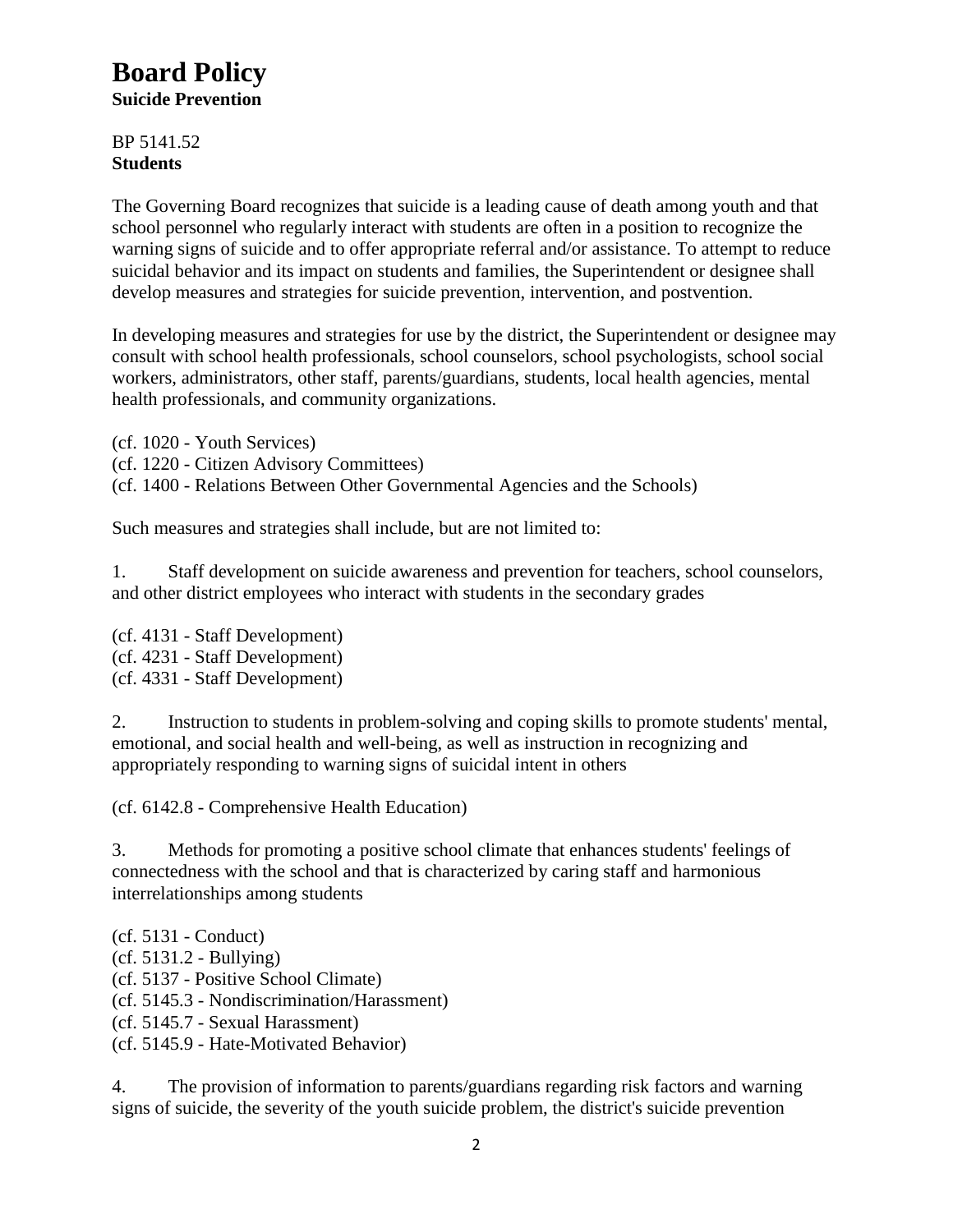curriculum, basic steps for helping suicidal youth, and/or school and community resources that can help youth in crisis

5. Encouragement for students to notify appropriate school personnel or other adults when they are experiencing thoughts of suicide or when they suspect or have knowledge of another student's suicidal intentions

6. Crisis intervention procedures for addressing suicide threats or attempts

7. Counseling and other postvention strategies for helping students, staff, and others cope in the aftermath of a student's suicide

As appropriate, these measures and strategies shall specifically address the needs of students who are at high risk of suicide, including, but not limited to, students who are bereaved by suicide; students with disabilities, mental illness, or substance use disorders; students who are experiencing homelessness or who are in out-of-home settings such as foster care; and students who are lesbian, gay, bisexual, transgender, or questioning youth. (Education Code 215)

Legal Reference: EDUCATION CODE 215 Student suicide prevention policies 32280-32289 Comprehensive safety plan 49060-49079 Student records 49602 Confidentiality of student information 49604 Suicide prevention training for school counselors GOVERNMENT CODE 810-996.6 Government Claims Act PENAL CODE 11164-11174.3 Child Abuse and Neglect Reporting Act WELFARE AND INSTITUTIONS CODE 5698 Emotionally disturbed youth; legislative intent 5850-5883 Mental Health Services Act COURT DECISIONS Corales v. Bennett (Ontario-Montclair School District), (2009) 567 F.3d 554 Management Resources: CALIFORNIA DEPARTMENT OF EDUCATION PUBLICATIONS Health Education Content Standards for California Public Schools, Kindergarten Through Grade Twelve, 2008 Health Framework for California Public Schools, Kindergarten Through Grade Twelve, 2003 CENTERS FOR DISEASE CONTROL AND PREVENTION PUBLICATIONS School Connectedness: Strategies for Increasing Protective Factors Among Youth, 2009 NATIONAL ASSOCIATION OF SCHOOL PSYCHOLOGISTS PUBLICATIONS Preventing Suicide, Guidelines for Administrators and Crisis Teams, 2015 U.S. DEPARTMENT OF HEALTH AND HUMAN SERVICES PUBLICATIONS Preventing Suicide: A Toolkit for High Schools, 2012 National Strategy for Suicide Prevention: Goals and Objectives for Action, rev. 2012 WEB SITES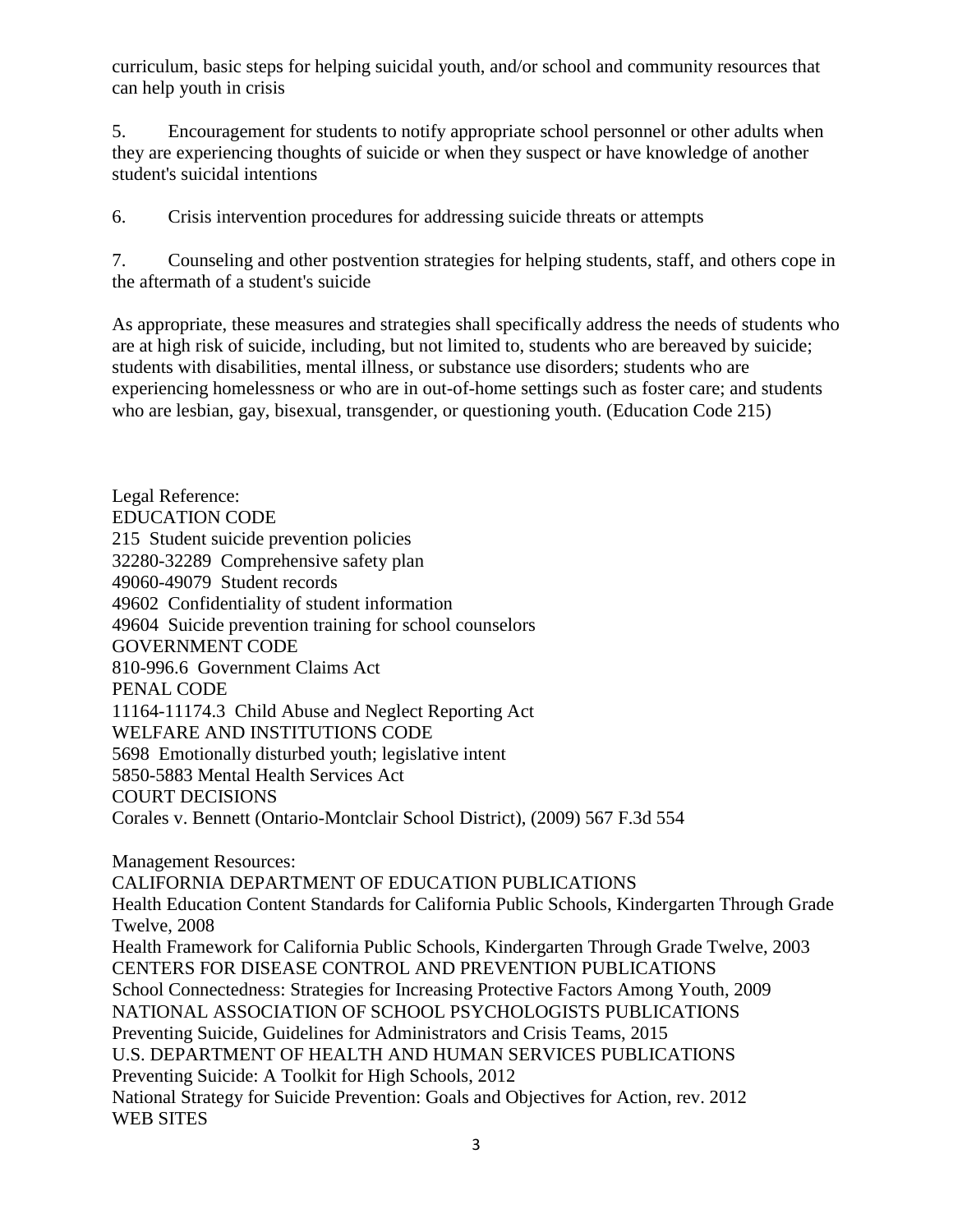American Association of Suicidology: http://www.suicidology.org American Foundation for Suicide Prevention: http://afsp.org American Psychological Association: http://www.apa.org American School Counselor Association: http://www.schoolcounselor.org California Department of Education, Mental Health: http://www.cde.ca.gov/ls/cg/mh California Department of Health Care Services, Suicide Prevention Program: http://www.dhcs.ca.gov/services/MH/Pages/SuicidePrevention.aspx Centers for Disease Control and Prevention, Mental Health: http://www.cdc.gov/mentalhealth National Association of School Psychologists: http://www.nasponline.org National Institute for Mental Health: http://www.nimh.nih.gov Trevor Project: http://thetrevorproject.org U.S. Department of Health and Human Services, Substance Abuse and Mental Health Services Administration: http://www.samhsa.gov

(6/96 7/09) 3/17

# **Administrative Regulation**

**Suicide Prevention**

AR 5141.52 **Students**

Staff Development

Suicide prevention training shall be provided to teachers, counselors, and other district employees who interact with students at the secondary level. The training shall be offered under the direction of a district counselor/psychologist and/or in cooperation with one or more community mental health agencies.

(cf. 4131 - Staff Development) (cf. 4231 - Staff Development) (cf. 4331 - Staff Development)

Materials for training shall include how to identify appropriate mental health services at the school site and within the community, and when and how to refer youth and their families to those services. Materials also may include programs that can be completed through self-review of suitable suicide prevention materials. (Education Code 215)

Staff development shall include research and information related to the following topics:

1. The higher risk of suicide among certain groups, including, but not limited to, students who are bereaved by suicide; students with disabilities, mental illness, or substance use disorders; students who are experiencing homelessness or who are in out-of-home settings such as foster care; and students who are lesbian, gay, bisexual, transgender, or questioning youth

2. Individual risk factors such as previous suicide attempt(s) or self-harm, history of depression or mental illness, family history of suicide or violence, feelings of isolation, interpersonal conflicts, a recent severe stressor or loss, family instability, impulsivity, and other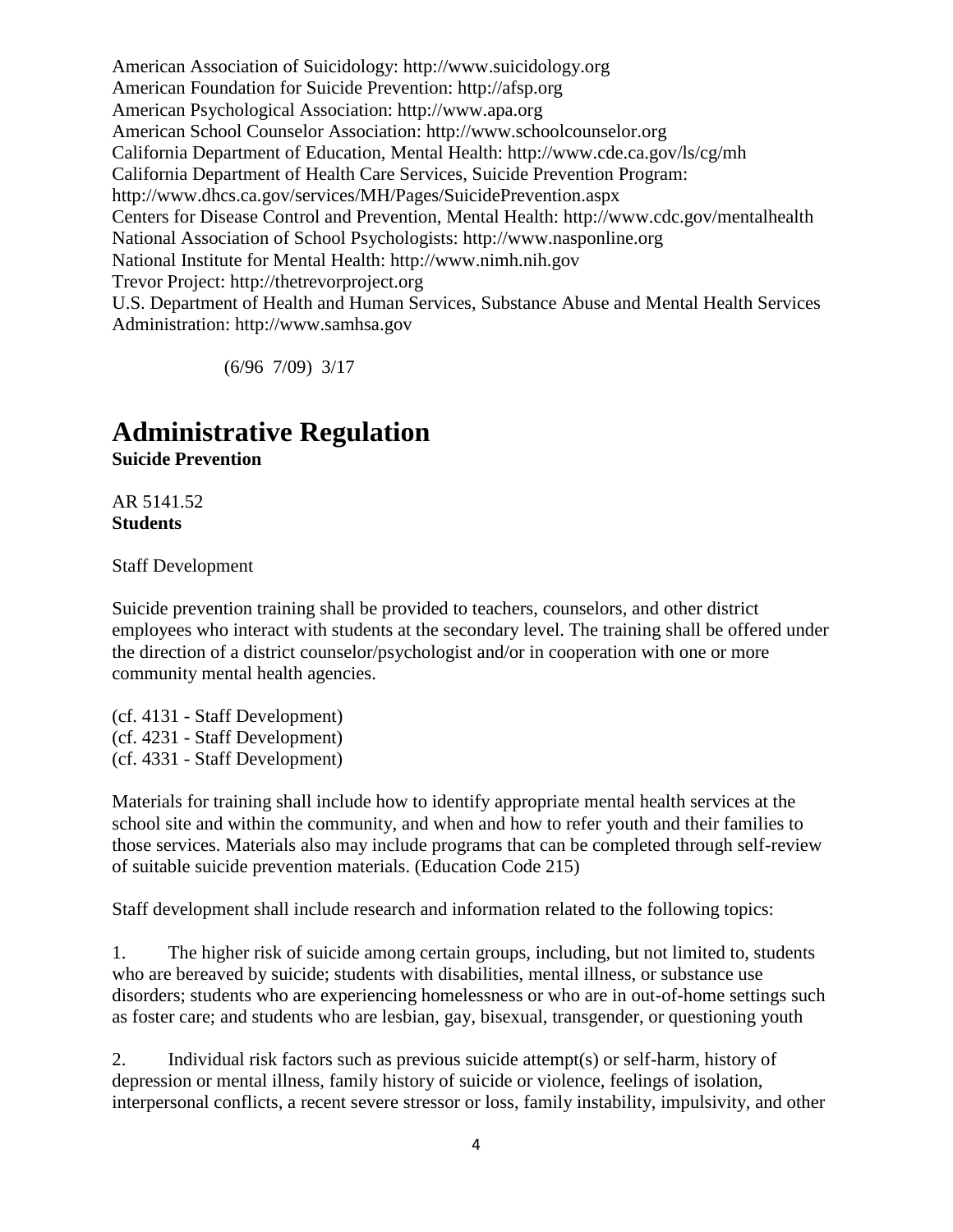### factors

(cf. 5131.6 - Alcohol and Other Drugs)

3. Warning signs that may indicate depression, emotional distress, or suicidal intentions, such as changes in students' personality or behavior and verbalizations of hopelessness or suicidal intent

4. Protective factors that may help to decrease a person's suicide risk, such as resiliency, problem-solving ability, access to mental health care, and positive connections to family, peers, school, and community

5. Instructional strategies for teaching the suicide prevention curriculum and promoting mental and emotional health

6. School and community resources and services, including resources and services that meet the specific needs of high-risk groups

(cf. 5141.6 - School Health Services) (cf. 6164.2 - Guidance/Counseling Services)

7. District procedures for intervening when a student attempts, threatens, or discloses the desire to die by suicide

## Instruction

The district's comprehensive health education program shall promote the healthy mental, emotional, and social development of students and shall be aligned with the state content standards and curriculum framework. Suicide prevention instruction shall be incorporated into the health education curriculum at appropriate secondary grades and shall be designed to help students:

1. Identify and analyze signs of depression and self-destructive behaviors and understand how feelings of depression, loss, isolation, inadequacy, and anxiety can lead to thoughts of suicide

2. Develop coping and resiliency skills and self-esteem

3. Learn to listen, be honest, share feelings, and get help when communicating with friends who show signs of suicidal intent

4. Identify trusted adults, school resources, and/or community crisis intervention resources where youth can get help and recognize that there is no stigma associated with seeking services for mental health, substance abuse, and/or suicide prevention

(cf. 1020 - Youth Services)

(cf. 5131.6 - Alcohol and Other Drugs)

(cf. 5141.6 - School Health Services)

(cf. 6142.8 - Comprehensive Health Education)

(cf. 6164.2 - Guidance/Counseling Services)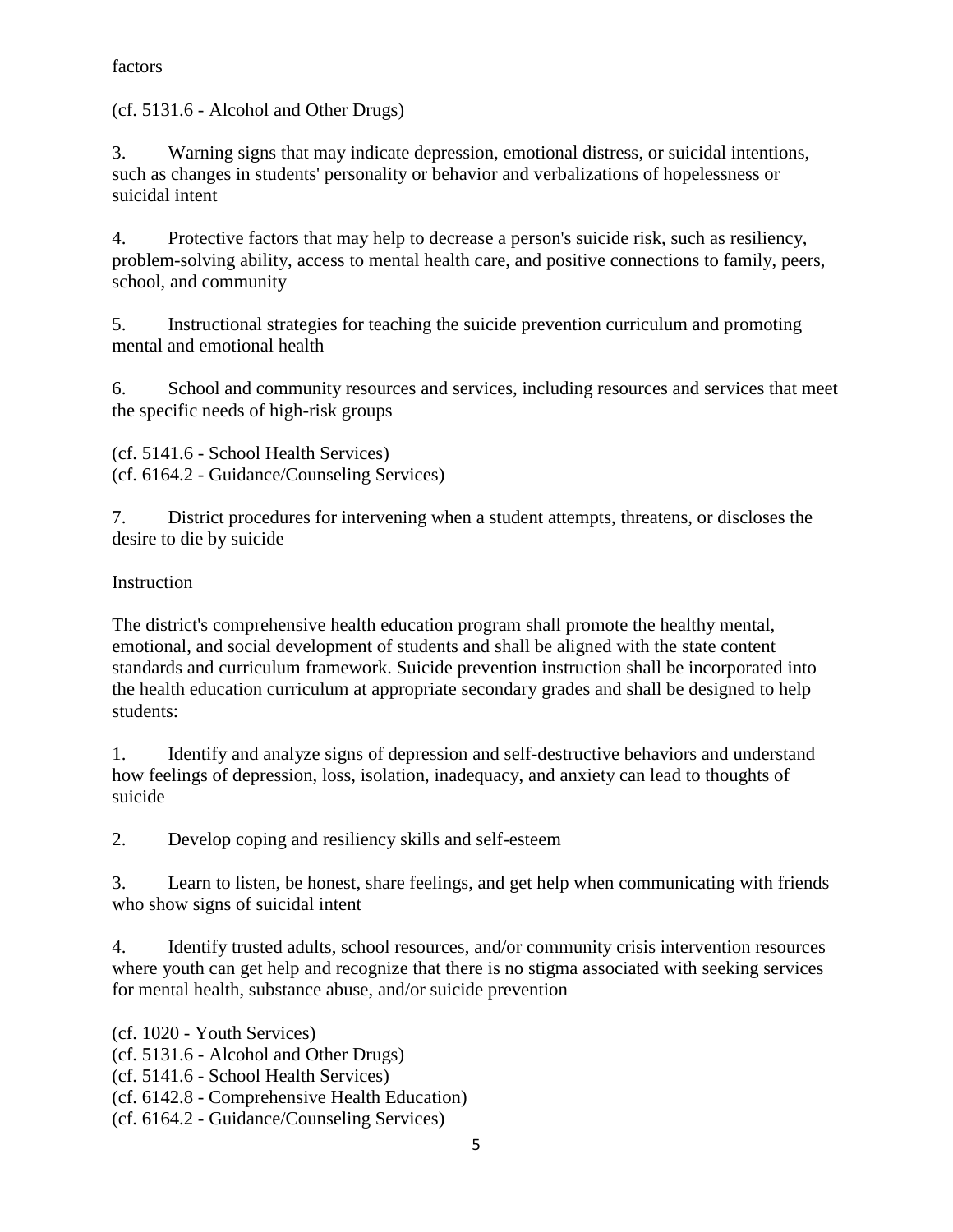#### **Intervention**

Students shall be encouraged to notify a teacher, principal, counselor, or other adult when they are experiencing thoughts of suicide or when they suspect or have knowledge of another student's suicidal intentions.

Every statement regarding suicidal intent shall be taken seriously. Whenever a staff member suspects or has knowledge of a student's suicidal intentions based on the student's verbalizations or act of self-harm, he/she shall promptly notify the principal or school counselor.

Although any personal information that a student discloses to a school counselor shall generally not be revealed, released, referenced, or discussed with third parties, the counselor may report to the principal or student's parents/guardians when he/she has reasonable cause to believe that disclosure is necessary to avert a clear and present danger to the health, safety, or welfare of the student. In addition, the counselor may disclose information of a personal nature to psychotherapists, other health care providers, or the school nurse for the sole purpose of referring the student for treatment. (Education Code 49602)

(cf. 5141 - Health Care and Emergencies)

A school employee shall act only within the authorization and scope of his/her credential or license. An employee is not authorized to diagnose or treat mental illness unless he/she is specifically licensed and employed to do so. (Education Code 215)

Whenever schools establish a peer counseling system to provide support for students, peer counselors shall receive training that includes identification of the warning signs of suicidal behavior and referral of a suicidal student to appropriate adults.

(cf. 5138 - Conflict Resolution/Peer Mediation)

When a suicide attempt or threat is reported, the principal or designee shall ensure student safety by taking the following actions:

1. Immediately securing medical treatment and/or mental health services as necessary

2. Notifying law enforcement and/or other emergency assistance if a suicidal act is being actively threatened

3. Keeping the student under continuous adult supervision until the parent/guardian and/or appropriate support agent or agency can be contacted and has the opportunity to intervene

4. Removing other students from the immediate area as soon as possible

(cf. 0450 - Comprehensive Safety Plan) (cf. 5141 - Health Care and Emergencies)

The principal or designee shall document the incident in writing, including the steps that the school took in response to the suicide attempt or threat.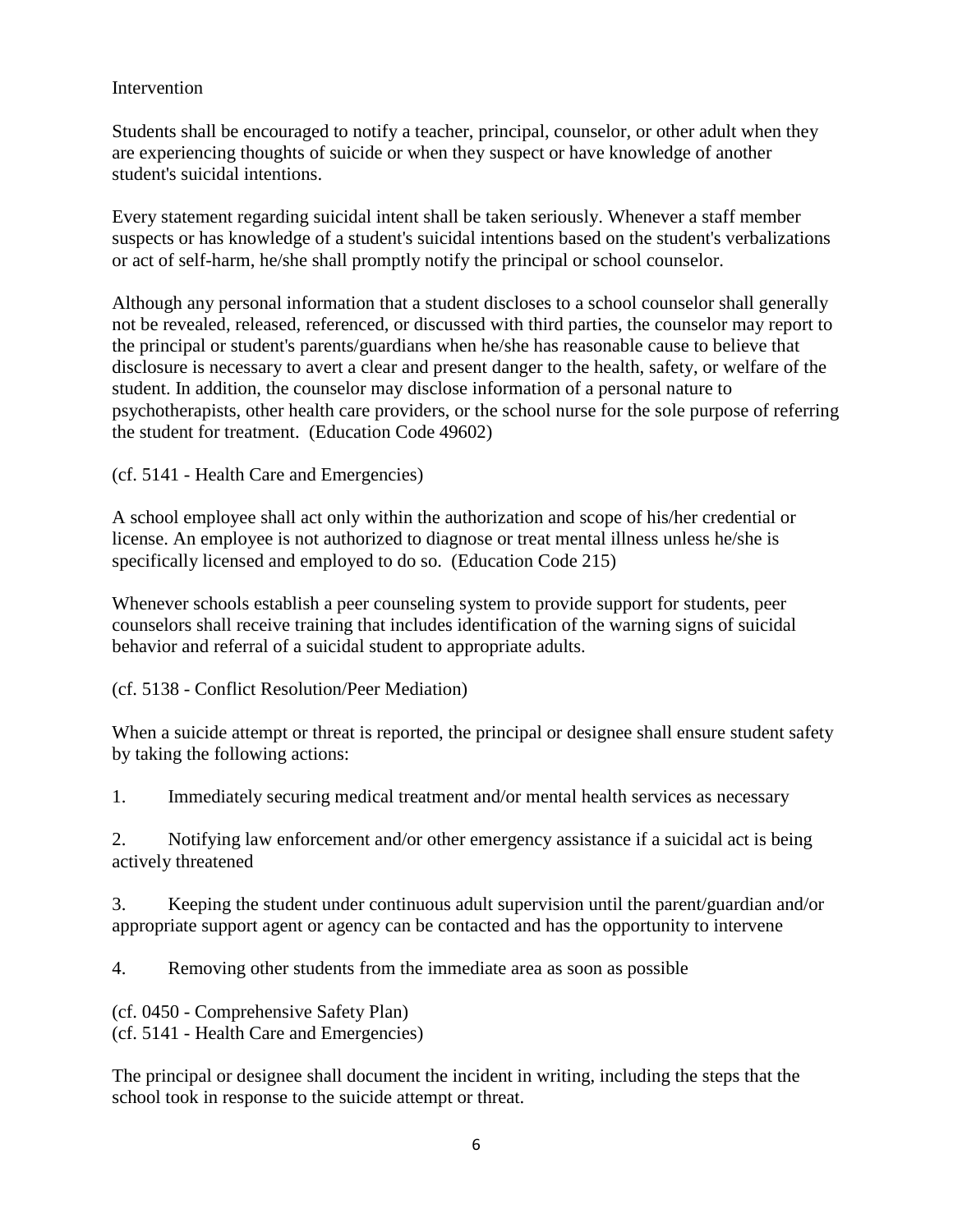#### (cf. 5125 - Student Records)

The Superintendent or designee shall follow up with the parent/guardian and student in a timely manner to provide referrals to appropriate services as needed. If the parent/guardian does not access treatment for the student, the Superintendent or designee may meet with the parent/guardian to identify barriers to treatment and assist the family in providing follow-up care for the student. If follow-up care is still not provided, the Superintendent or designee shall consider whether he/she is required, pursuant to laws for mandated reporters of child neglect, to refer the matter to the local child protective services agency.

### (cf. 5141.4 - Child Abuse Prevention and Reporting)

For any student returning to school after a mental health crisis, the principal or designee and/or school counselor may meet with the parents/guardians and, if appropriate, with the student to discuss re-entry and appropriate next steps to ensure the student's readiness for return to school.

#### Postvention

In the event that a student dies by suicide, the Superintendent or designee shall communicate with the student's parents/guardians to offer condolences, assistance, and resources. In accordance with the laws governing confidentiality of student record information, the Superintendent or designee shall consult with the parents/guardians regarding facts that may be divulged to other students, parents/guardians, and staff.

The Superintendent or designee shall implement procedures to address students' and staff's grief and to minimize the risk of imitative suicide or suicide contagion. He/she shall provide students, parents/guardians, and staff with information, counseling, and/or referrals to community agencies as needed. School staff may receive assistance from school counselors or other mental health professionals in determining how best to discuss the suicide or attempted suicide with students.

Any response to media inquiries shall be handled by the district-designated spokesperson who shall not divulge confidential information. The district's response shall not sensationalize suicide and shall focus on the district's postvention plan and available resources.

#### (cf. 1112- Media Relations)

After any suicide or attempted suicide by a student, the Superintendent or designee shall provide an opportunity for all staff who responded to the incident to debrief, evaluate the effectiveness of the strategies used, and make recommendations for future actions.

(6/96 7/09) 3/17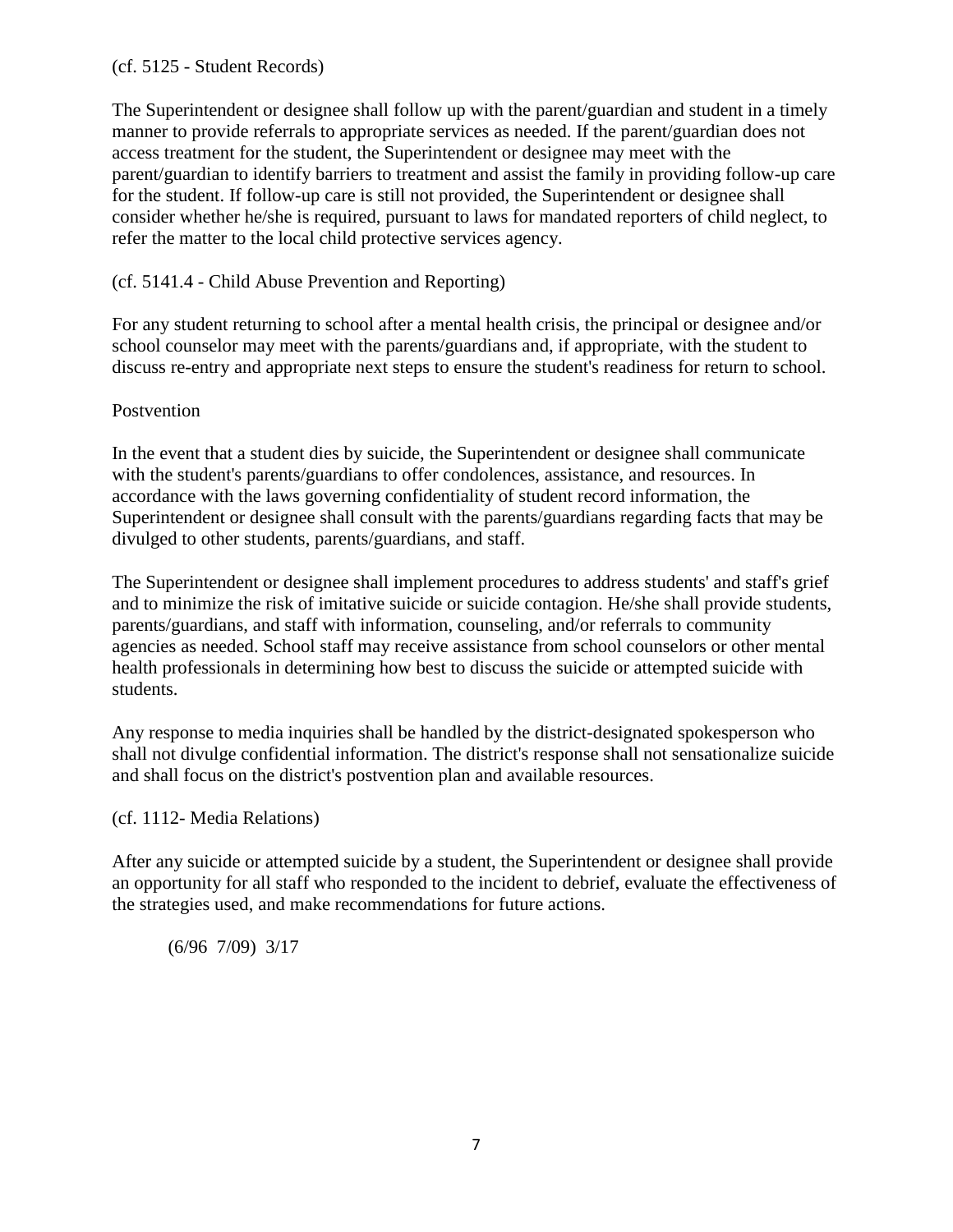# **PREVENTION**

Janesville Union School District recognizes that prevention of youth suicide, violence, and substance abuse and the early identification and treatment of mental health disorders are most effective when students, staff, parents, and community members have access to prevention information and resources.

## **SUICIDE PREVENTION TRAINING FOR STAFF SHALL INCLUDE THE FOLLOWING:**

- 1. Research identifying risk factors, such as previous suicide attempt(s), history of depression or mental illness, substance use problems, family history of suicide or violence, feelings of isolation, interpersonal conflicts, a recent severe stressor loss, family instability, and other factors
- 2. Warning signs that may indicate suicidal intentions, including changes in students' appearance, personality, or behavior
	- Youth bereaved by suicide
	- Youth with disabilities, mental illness, or substance abuse
	- Homeless youth
	- LGBTQ youth
	- Youth in the juvenile justice or welfare system
	- Native American youth
	- Youth on the fringes of mainstream social groups
- 3. Research-based instructional strategies for teaching the suicide prevention curriculum and promoting mental and emotional health
- 4. School and community resources and services
- 5. District procedures for intervening when a student attempts, threatens, or discloses the desire to commit suicide

A training will be provided annually for all teachers and staff:

Keenan Link: [www.keenan.safeschools.com](http://www.keenan.safeschools.com/) – Youth Suicide: Awareness and Prevention

More information on evidence-based programs and practices can be found in SAM[HSA's National](http://nrepp.samhsa.gov/)  [Registry of Evidence-Based Programs and Practices.](http://nrepp.samhsa.gov/)

The Trevor Project can be found at: [www.thetrevorproject.org](http://www.thetrevorproject.org/)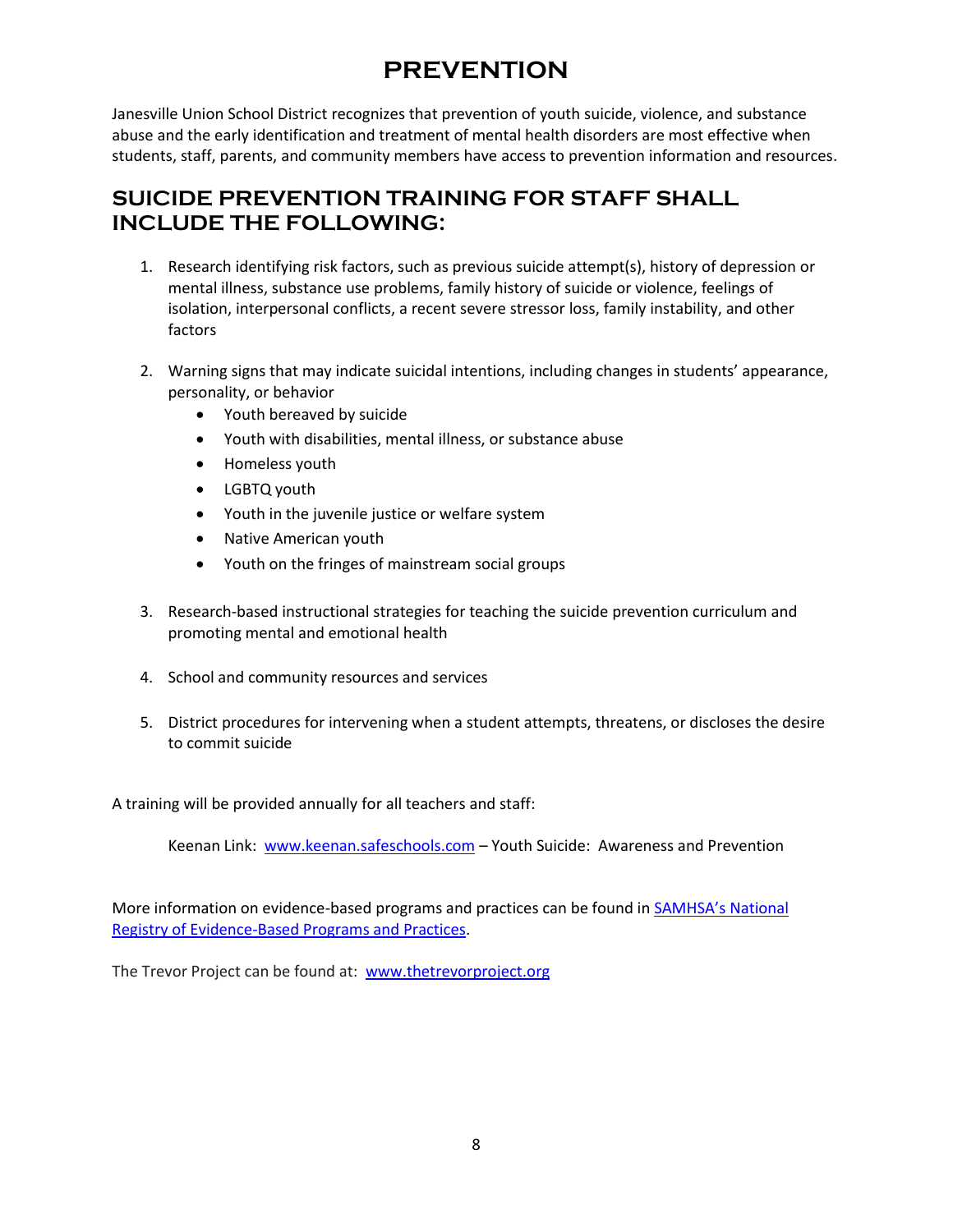## **Intervention**

The following process should be followed when a staff member becomes aware that a student is experiencing a crisis that may involve risk of harm to self or others:

- When a staff member suspects or has knowledge of a student's suicidal intentions, he/she shall promptly notify the Superintendent, Principal, or designee, who shall then notify the student's parents/guardians as soon as possible. The student may be referred to mental health resources in the school or community.
- Students shall be encouraged to notify a teacher, principal, counselor, or other adult when they are experiencing thoughts of suicide or when they suspect or have knowledge of another student's suicidal intentions.

#### IMMINENT RISK

- There is immediate danger to the student's self or others (for example, possible presence of a weapon or other means the student intends to use to harm self or others).
- There is a suicide attempt in progress (for example, the student has taken a drug or medication overdose).

The staff member who suspects or has knowledge of imminent risk will do the following:

- Provide for continuous supervision of the student at risk until an emergency responder arrives, keeping personal safety in mind. Evaluate the environment for safety and remove access to methods or lethal means.
- Notify the administrator or designee.

The administrator or other designee will do the following:

- Call 911 or designate a person to call. Be mindful that in the presence of a weapon or danger to others, emergency medical personnel will need the scene secured by law enforcement personnel before they can intervene.
- Notify the Superintendent.

Depending on the situation, the administrator or designee will:

- Even with no danger to others, if a suicide attempt is imminent or in progress, other students need to be removed quickly and calmly from the vicinity. (Execute emergency plan.)
- Notify the student's guardian and/or emergency contact and document the time and content of the conversation.
- Fill out the district's incident report forms.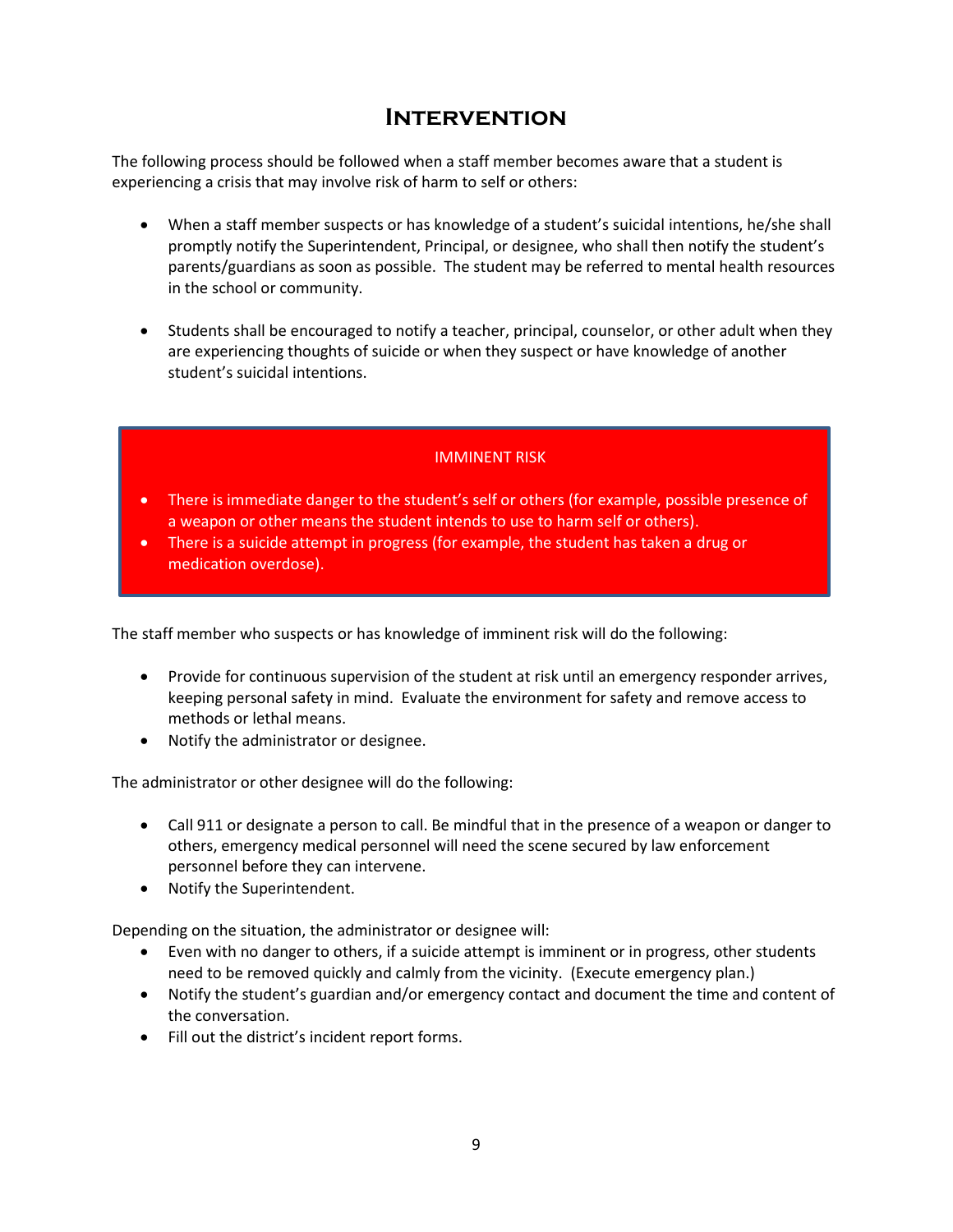

A school employee shall act only within the authorization and scope of the employee's credential or license.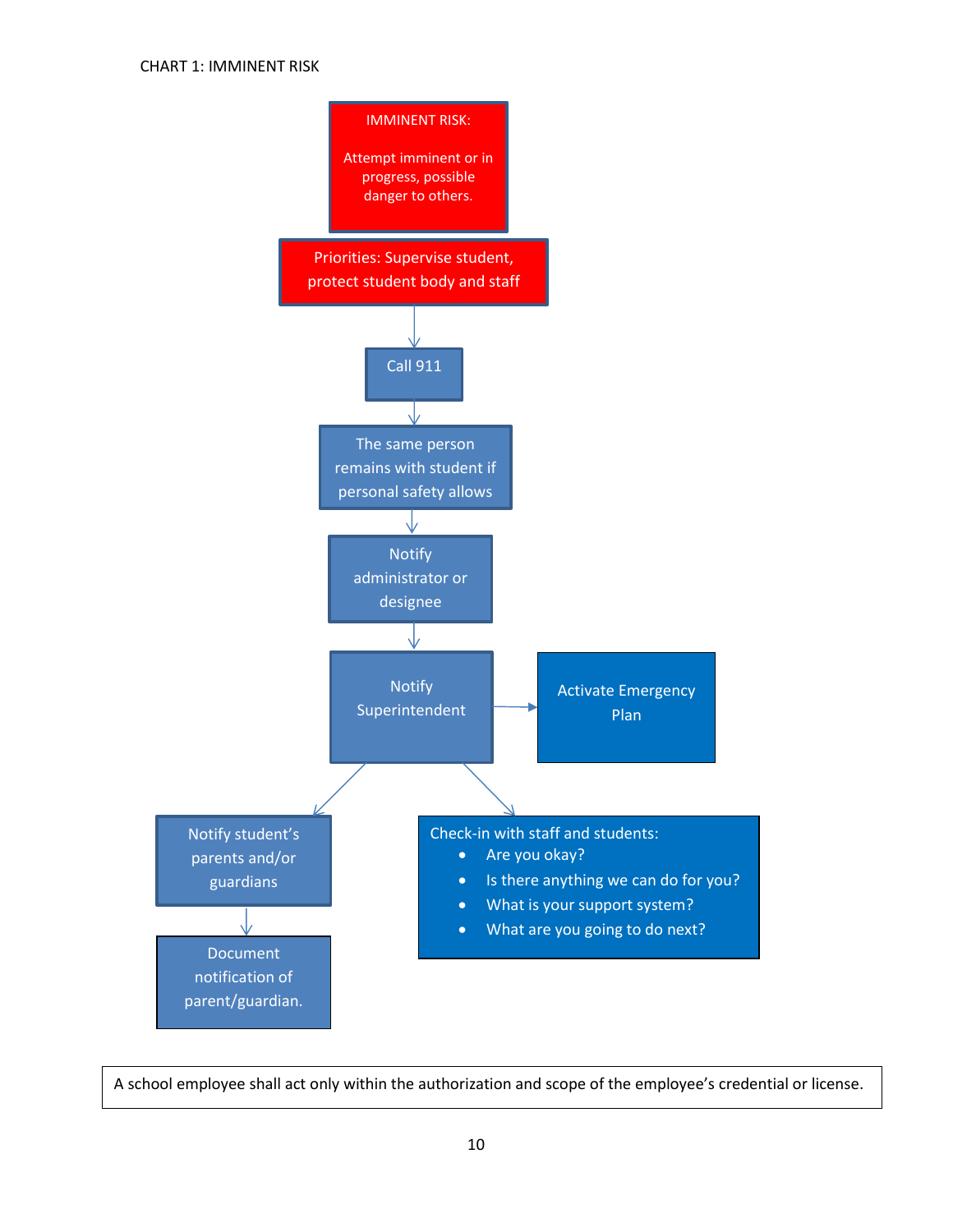#### AT RISK

- The student identifies thoughts of death but has no plan, intent to die, or suicidal behavior.
- The student identifies thoughts of death and may have a plan, intent to die or suicidal behavior.
- The student is experiencing some stressors.

The administrator or designee will do the following:

- Remain with the student and provide support, safety, and continuous supervision.
- Contact support team members (school counselor, behavioral counselor, school psychologist, Lassen County Behavioral Health).
- The administrator must be notified if the student will be leaving school grounds.
- If the assessment is that the student needs additional evaluation, appropriate arrangements will be made.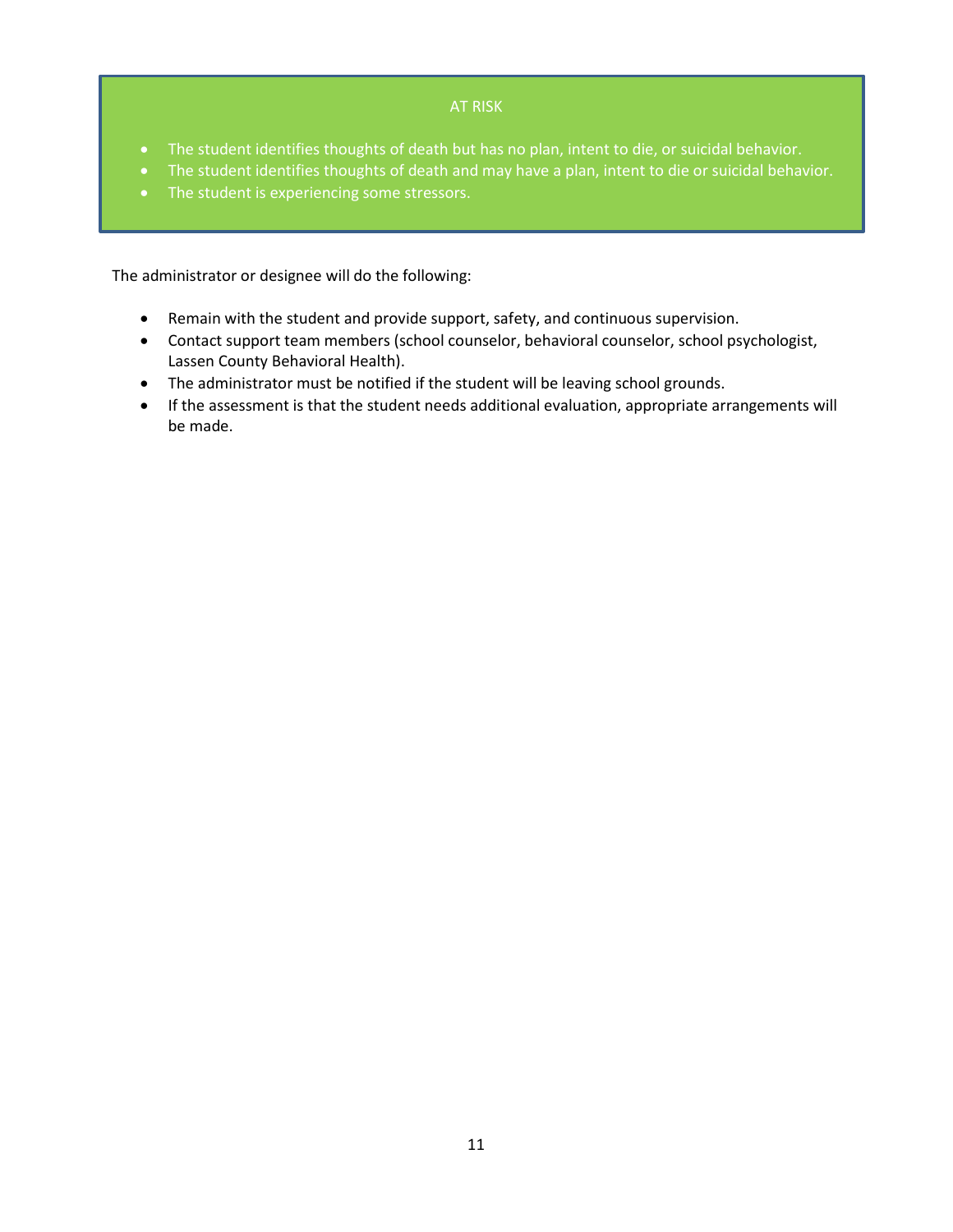

A school employee shall act only within the authorization and scope of the employee's credential or license.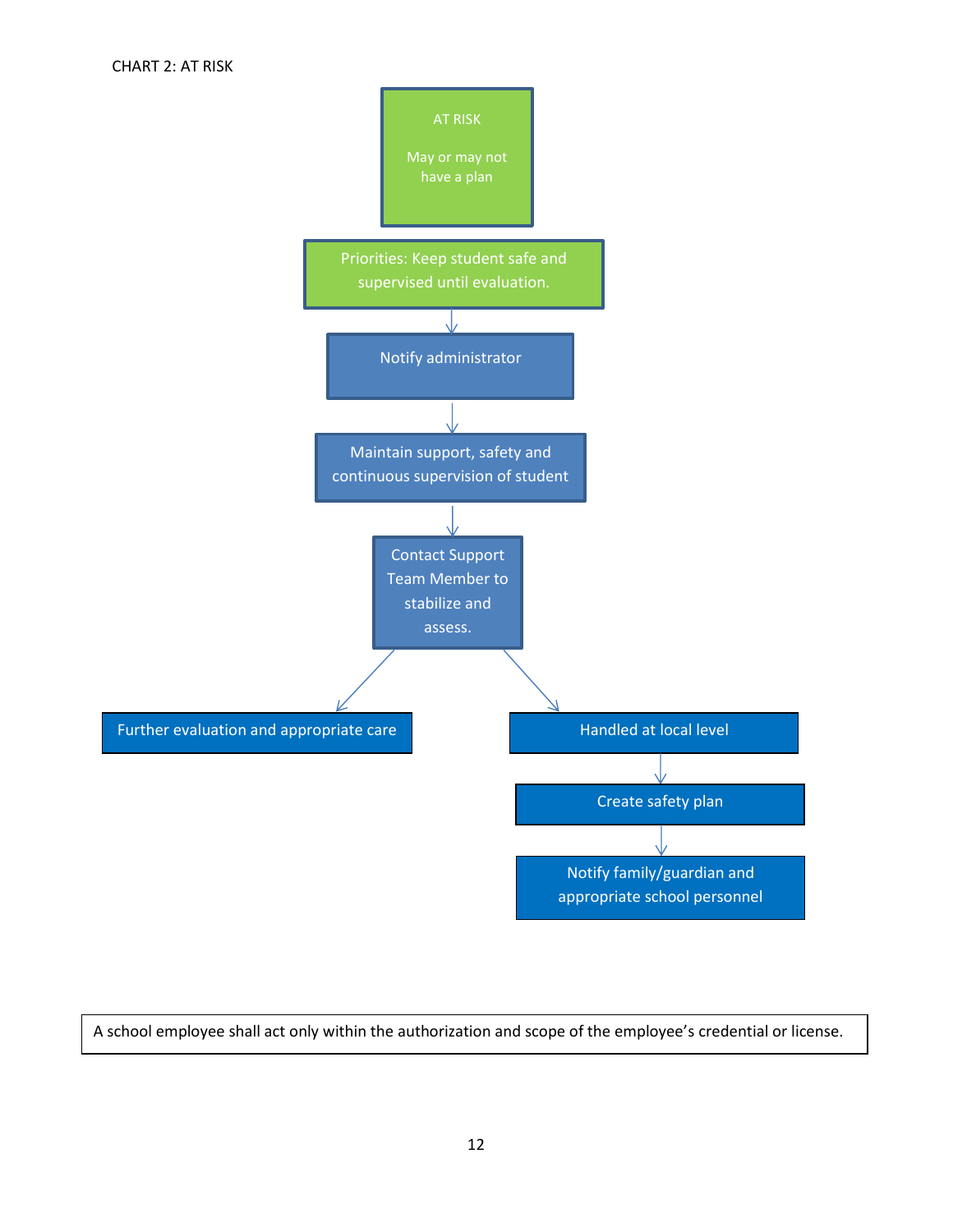## **POSTVENTION**

Janesville Union School District recognizes that the death of a student, whether by suicide or other means, is a crisis that affects the entire school and community. In the event of a student's death, it is critical that the school's response be swift, consistent, and intended to protect the student body and community. In the case of a death by suicide, other concerns such as the prevention o[f suicide contagion](http://www.nasponline.org/resources/principals/Suicide_Clusters_NASSP_Sept_%2009.pdf) will be taken into account.

## **confirming the news and convening the educational support team**

Upon receiving news of a student's death, including an unconfirmed rumor, a staff member must immediately contact the Superintendent, Principal, and/or designee. Contact must be made whether this is during or outside school hours.

- The Superintendent, Principal, or designee will contact:
	- o Lassen County Office of Education (LCOE) County Superintendent of Schools
	- $\circ$  Superintendent will deploy self-plan (make a plan) and identify key staff who will comprise the support team; i.e., teaching and classified staff, parents, students, and/or community members.
	- $\circ$  Compose a potential "blanket statement" to share with students and staff so the same message is disseminated to everyone.
- The LCOE County Superintendent of Schools will convene the educational support team which may include:
	- o Administrators
	- o Behavioral Counselors
	- o School Psychologists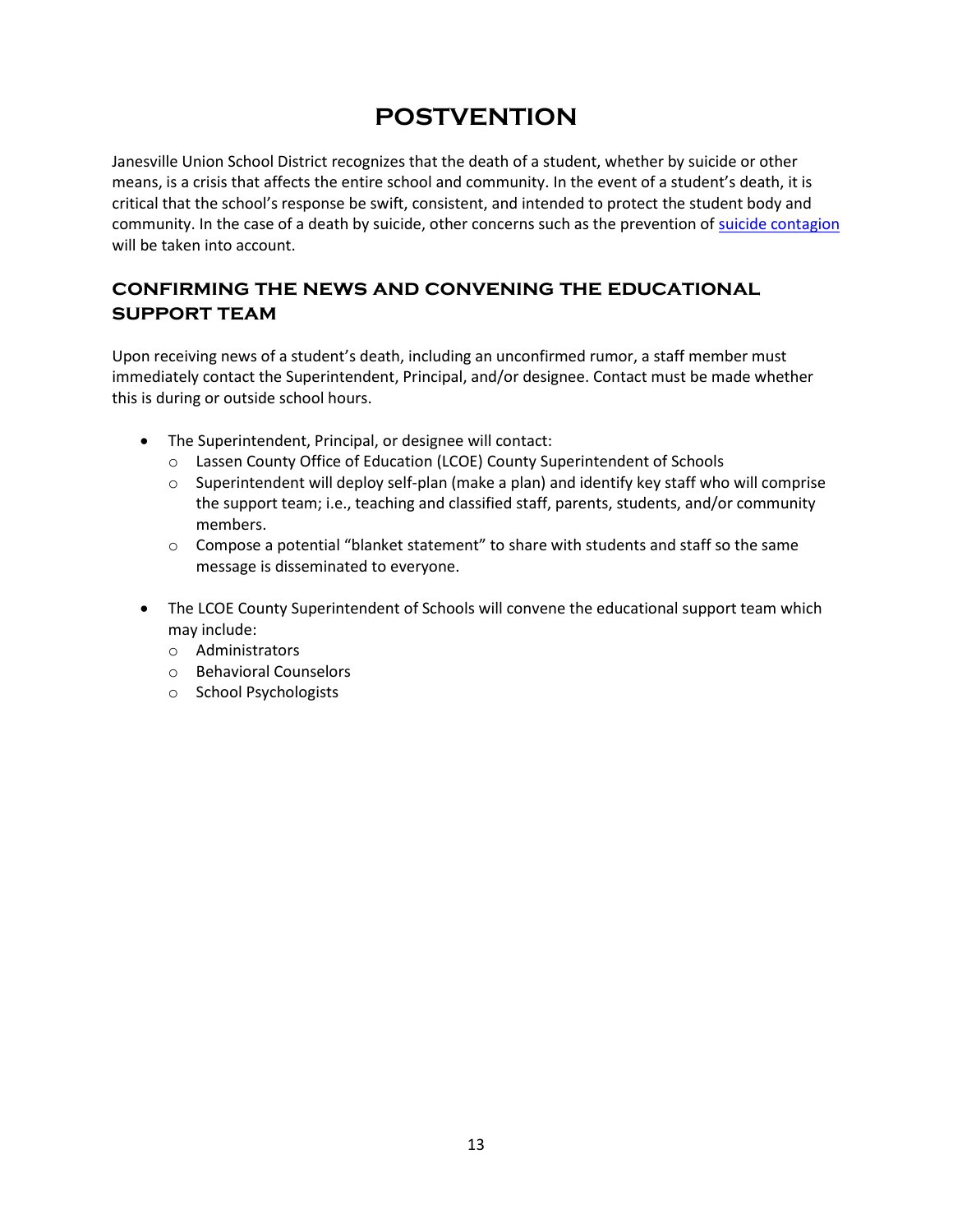## **before school begins on the first day**

The Superintendent, Principal, or designee will:

- Release accurate and concise information according to district policy.
- Convene a schoolwide staff meeting to provide accurate information and to identify any potential high-risk students.
- Notify the other school districts or call the LCOE for assistance.

## **example of items for staff meeting agenda**

- Assign personnel to identify and address high-risk students.
- Provide accurate information.
- Manage suicide contagion.
- Provide appropriate support to staff or send someone to his/her classroom.
- Make and set a time for debriefing.

Debriefing:

- Debriefing is critical to handling the next crisis better.
- Emphasis on improvement What? When? Where? Why?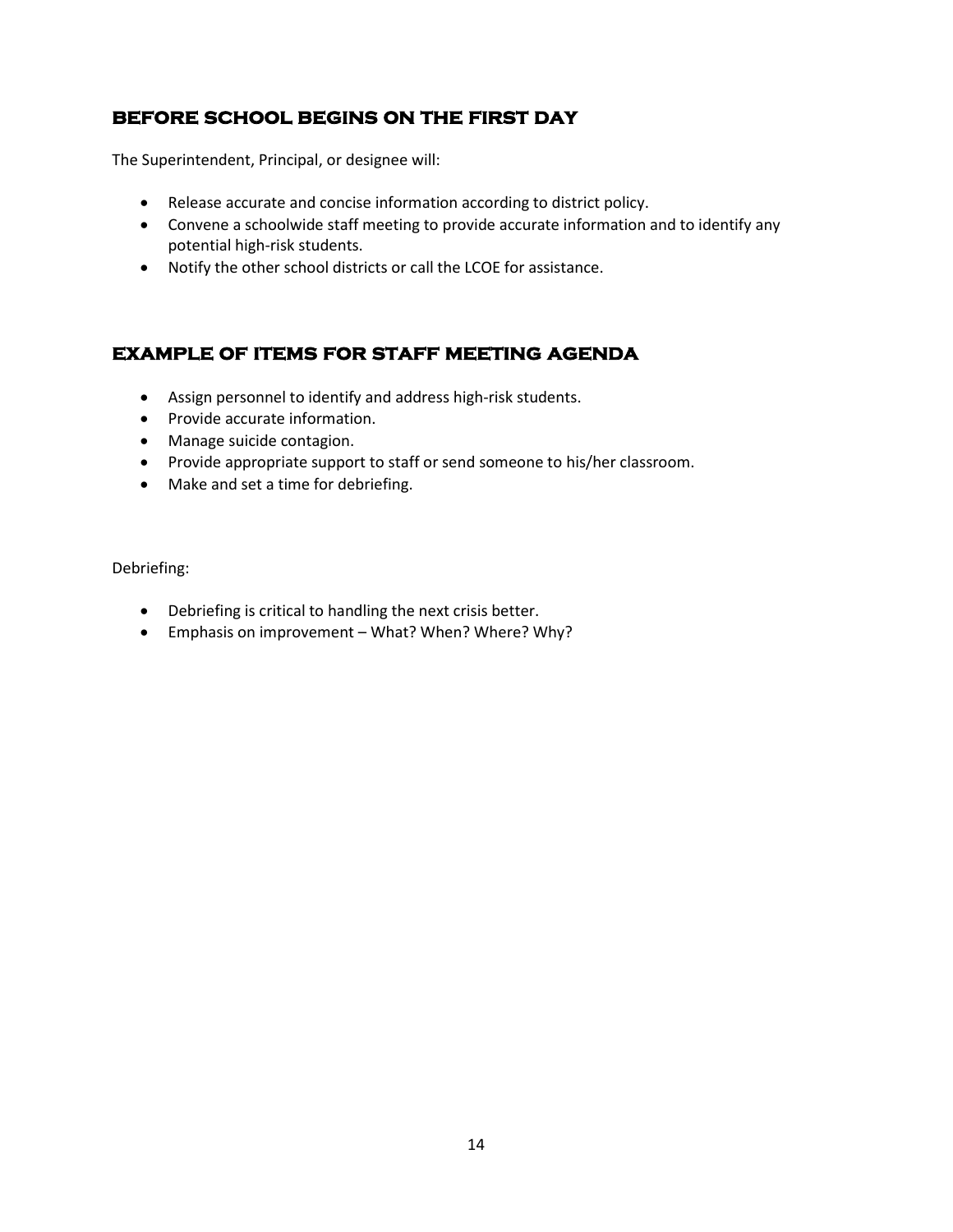## **Janesville Union School District Student Suicide Risk Documentation Form**

| <b>STUDENT INFORMATION</b>                                                                                                                    |                                       |                        |                   |  |  |
|-----------------------------------------------------------------------------------------------------------------------------------------------|---------------------------------------|------------------------|-------------------|--|--|
| Date student was identified as possible at risk:                                                                                              |                                       |                        |                   |  |  |
| Name:                                                                                                                                         |                                       |                        |                   |  |  |
| Date of Birth:                                                                                                                                | Gender:                               |                        | Grade:            |  |  |
| Name of Parent/Guardian:                                                                                                                      |                                       |                        |                   |  |  |
| Parent/Guardian's Phone Number(s):                                                                                                            |                                       |                        |                   |  |  |
|                                                                                                                                               | <b>IDENTIFICATION OF SUICIDE RISK</b> |                        |                   |  |  |
| Who identified student as being at risk? Indicate name where appropriate.                                                                     |                                       |                        |                   |  |  |
| Student (him/herself):                                                                                                                        |                                       |                        |                   |  |  |
| Parent:                                                                                                                                       |                                       |                        |                   |  |  |
| Teacher:                                                                                                                                      |                                       |                        |                   |  |  |
| Other staff:                                                                                                                                  |                                       |                        |                   |  |  |
| Student/Friend:                                                                                                                               |                                       |                        |                   |  |  |
| Other:                                                                                                                                        |                                       |                        |                   |  |  |
| Reason for concern:                                                                                                                           |                                       |                        |                   |  |  |
|                                                                                                                                               |                                       |                        |                   |  |  |
|                                                                                                                                               |                                       |                        |                   |  |  |
|                                                                                                                                               |                                       | <b>RISK ASSESSMENT</b> |                   |  |  |
| Assessment conducted by:                                                                                                                      |                                       |                        |                   |  |  |
| Date of assessment:                                                                                                                           |                                       |                        |                   |  |  |
| Type of assessment conducted:                                                                                                                 |                                       |                        |                   |  |  |
| Results of assessment:                                                                                                                        |                                       |                        |                   |  |  |
|                                                                                                                                               |                                       |                        |                   |  |  |
| NOTIFICATION OF PARENT/GUARDIAN                                                                                                               |                                       |                        |                   |  |  |
| Staff who notified parent/guardian:                                                                                                           |                                       |                        |                   |  |  |
| Date/time notified:                                                                                                                           |                                       |                        |                   |  |  |
| Parent Contact Acknowledgement Form signed:                                                                                                   |                                       | Yes                    | No                |  |  |
| If no, provide reason:<br><b>MENTAL HEALTH REFERRAL</b>                                                                                       |                                       |                        |                   |  |  |
| Student referred to:                                                                                                                          |                                       |                        | Date of Referral: |  |  |
|                                                                                                                                               |                                       |                        | (date)            |  |  |
| Safety Plan developed with student and parent: _________________________________<br>Mental Health Resources List and Student/Parent given to: |                                       |                        |                   |  |  |
| Student ___________________________ (date)<br>(date)                                                                                          |                                       |                        |                   |  |  |
|                                                                                                                                               |                                       |                        |                   |  |  |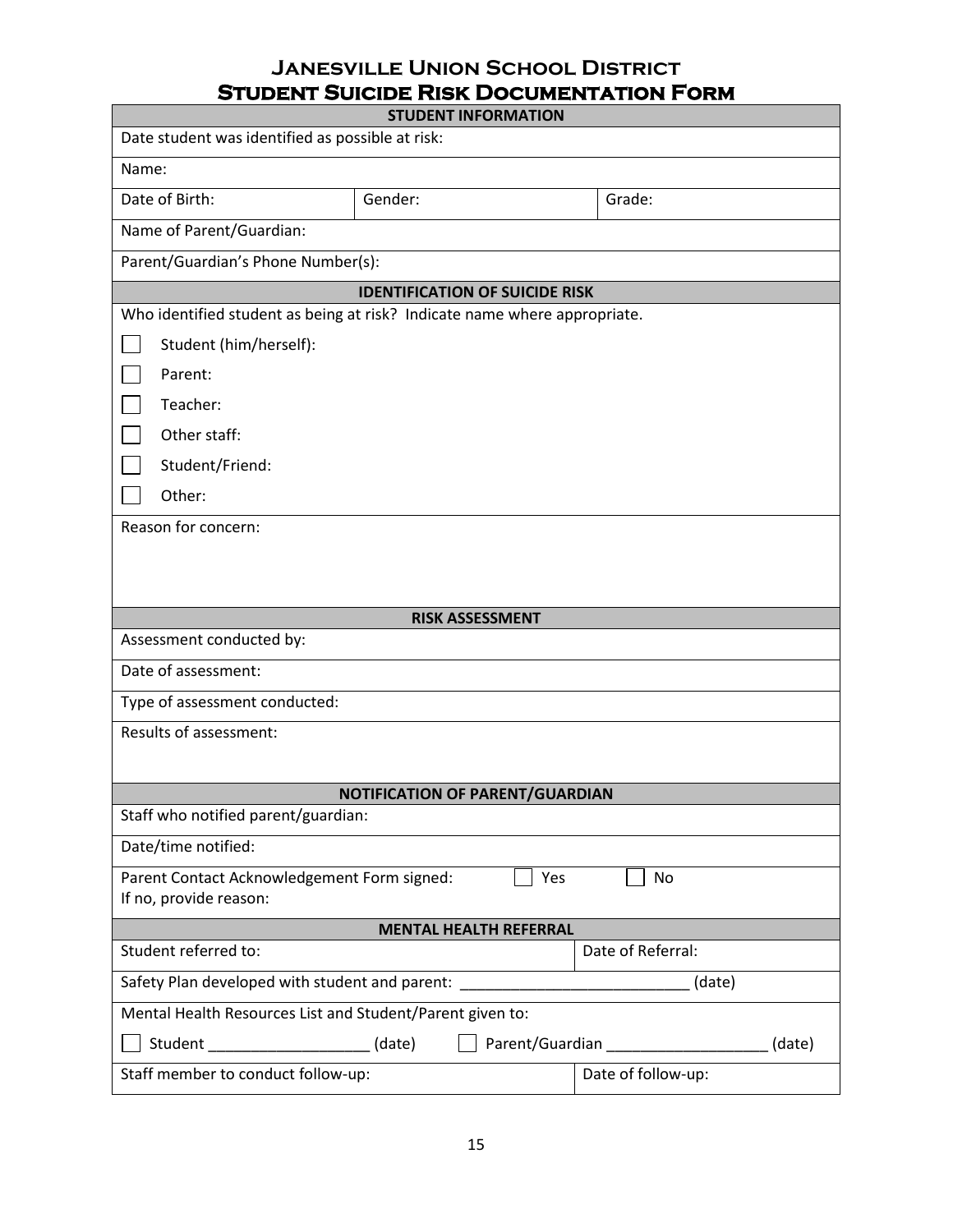## **Guidelines for Notifying Parents**

Parents or guardians should be contacted as soon as possible after a student has been identified as being at risk for suicide. The person who contacts the family is typically the principal, school psychologist, or a staff member with a special relationship with the student or family. Staff need to be sensitive toward the family's culture, including attitudes toward suicide, mental health, privacy, and help-seeking.

- 1. Notify the parents about the situation and ask that they come to the school immediately.
- 2. When the parents arrive at the school, explain why you think their child is at risk for suicide.
- 3. Explain the importance of removing from the home (or locking up) firearms and other dangerous items, including over-the-counter and/or prescription medications and alcohol.
- 4. If the student is at risk and does not need to be hospitalized, discuss available options for individual and/or family therapy. Provide the parents with the contact information of mental health service providers in the community. If possible, call and make an appointment while the parents are with you.
- 5. Ask the parents to sign the Parent Contract Acknowledgement Form confirming that they were notified of their child's risk and received referrals to treatment.
- 6. Tell the parents that you will follow-up with them in a few days. If this follow-up conversation reveals that the parent has not contacted a mental health provider:
	- Stress the importance of getting the child help.
	- Discuss why they have not contacted a provider and offer to assist with the process.
- 7. If the student does not need to be hospitalized, release the student to the parents and notify the site administrator.
- 8. If the parents refuse to seek services for a child under the age of 18 who you believe is in danger of self-harm, you may need to notify child protective services that the child is being neglected.
- 9. Document *all* contacts with the parents.